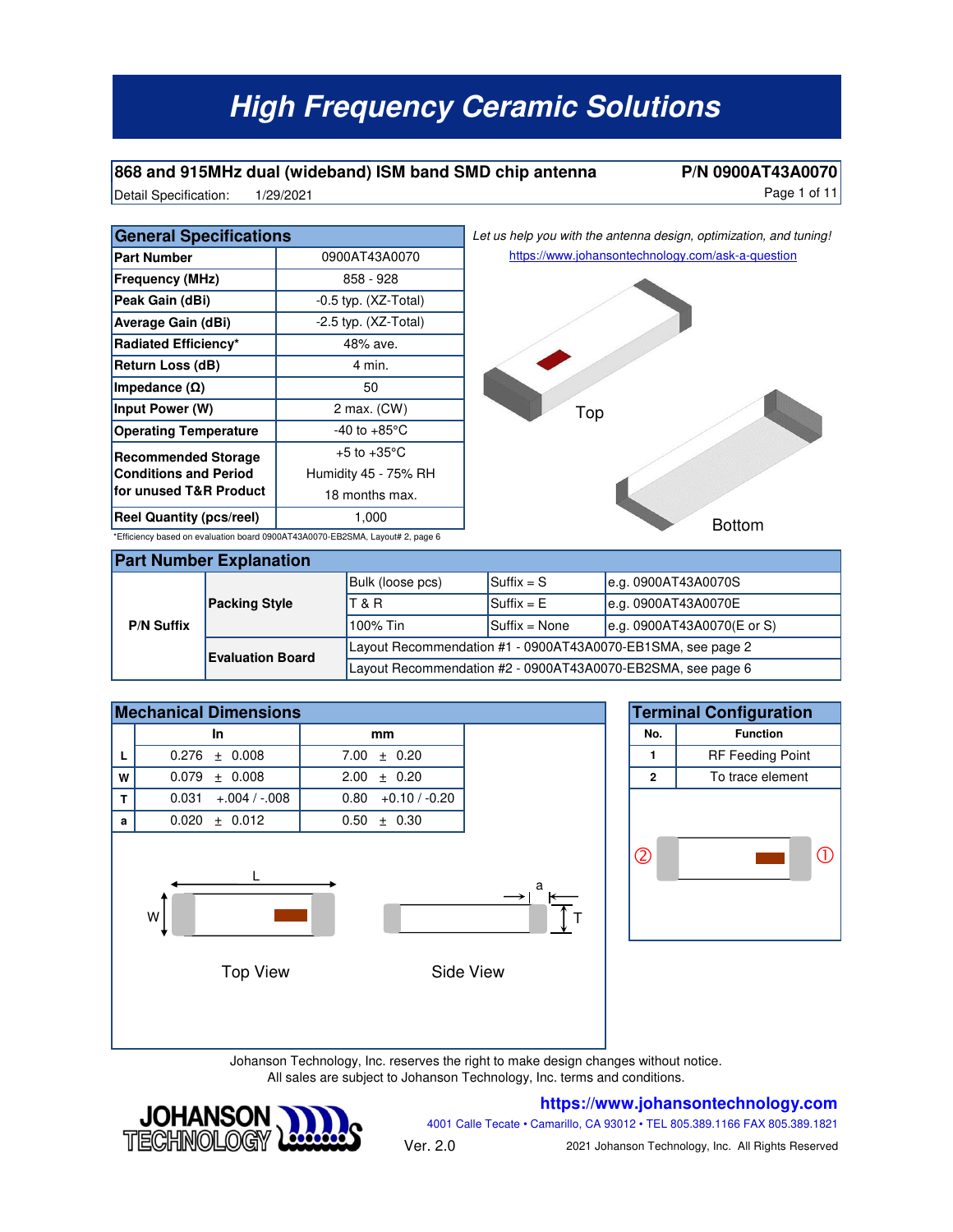#### **868 and 915MHz dual (wideband) ISM band SMD chip antenna P/N 0900AT43A0070**

Detail Specification: 1/29/2021 2001 12:00 12:00 12:00 12:00 12:00 12:00 12:00 12:00 12:00 12:00 12:00 12:00 12:00 12:00 12:00 12:00 12:00 12:00 12:00 12:00 12:00 12:00 12:00 12:00 12:00 12:00 12:00 12:00 12:00 12:00 12:00 1/29/2021

![](_page_1_Figure_4.jpeg)

Johanson Technology, Inc. reserves the right to make design changes without notice. All sales are subject to Johanson Technology, Inc. terms and conditions.

![](_page_1_Picture_6.jpeg)

#### **https://www.johansontechnology.com**

4001 Calle Tecate • Camarillo, CA 93012 • TEL 805.389.1166 FAX 805.389.1821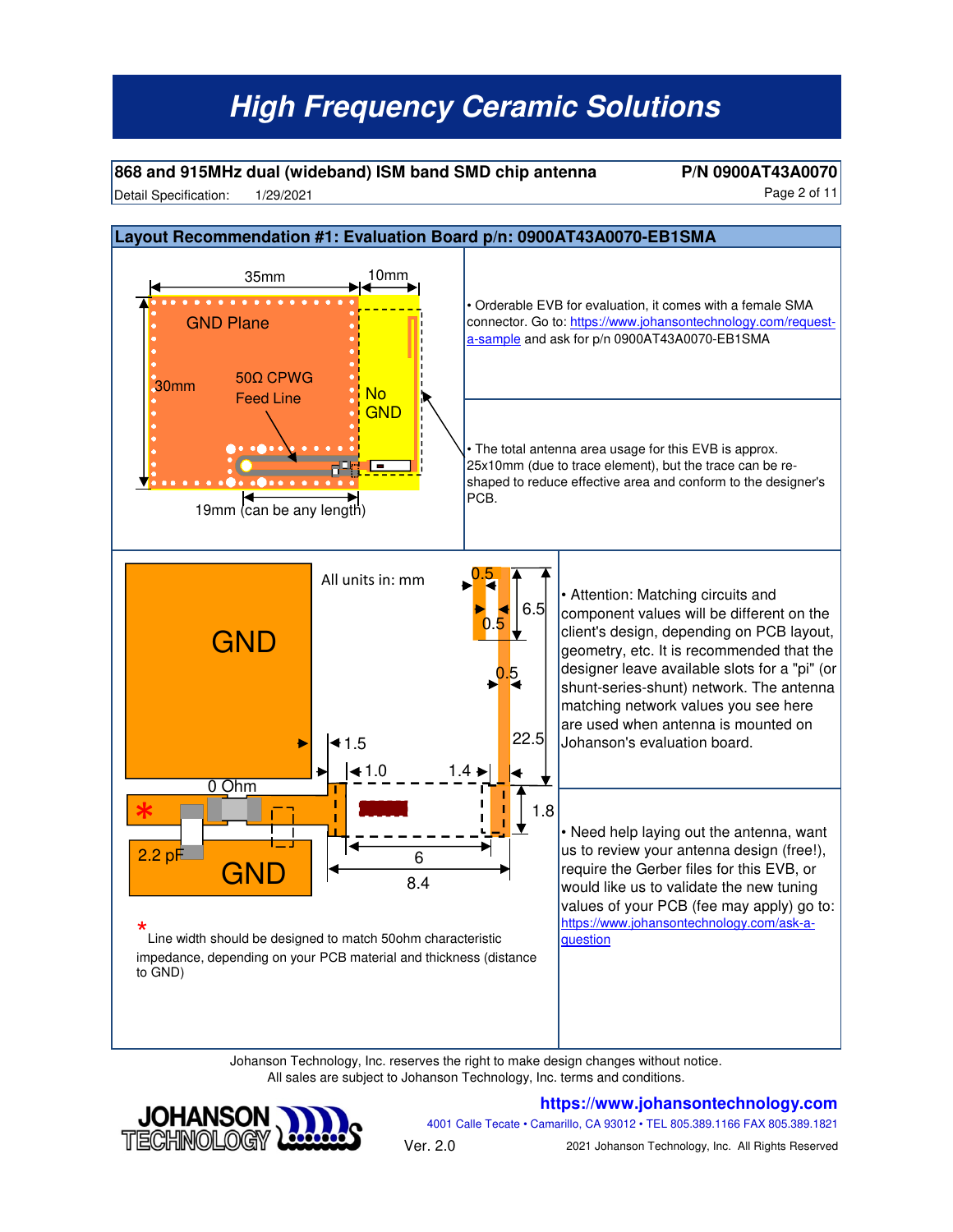**868 and 915MHz dual (wideband) ISM band SMD chip antenna P/N 0900AT43A0070** Detail Specification: 1/29/2021 and 100 and 100 and 100 and 100 and 100 and 100 and 100 and 100 and 11 1/29/2021

![](_page_2_Figure_2.jpeg)

Johanson Technology, Inc. reserves the right to make design changes without notice. All sales are subject to Johanson Technology, Inc. terms and conditions.

![](_page_2_Picture_4.jpeg)

**https://www.johansontechnology.com** 4001 Calle Tecate • Camarillo, CA 93012 • TEL 805.389.1166 FAX 805.389.1821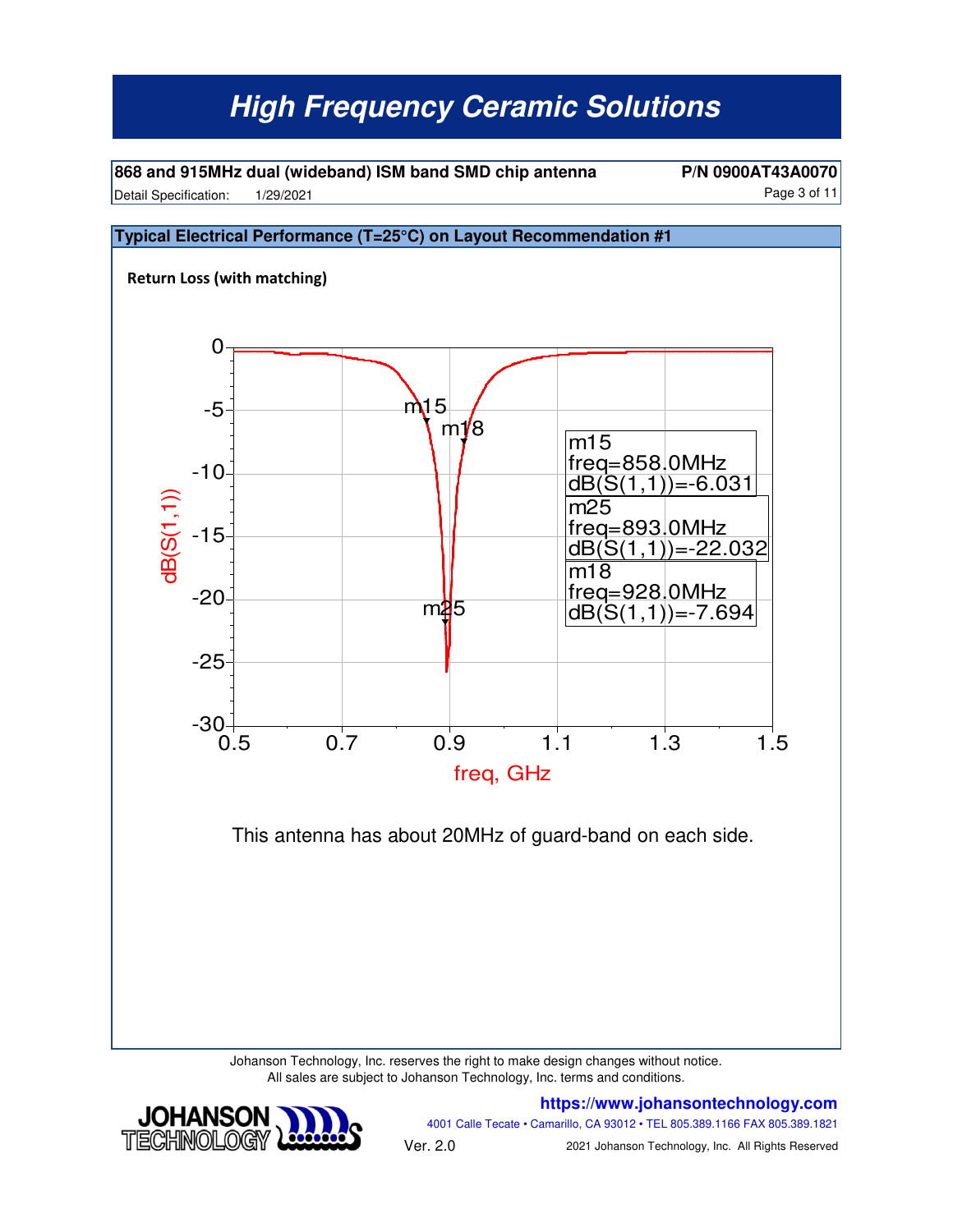**868 and 915MHz dual (wideband) ISM band SMD chip antenna P/N 0900AT43A0070** Detail Specification: 1/29/2021 and 10 and 10 and 11 and 12 and 12 and 12 and 12 and 12 and 12 and 12 and 12 and 12 and 12 and 12 and 12 and 12 and 12 and 12 and 12 and 12 and 12 and 12 and 12 and 12 and 12 and 12 and 12 a 1/29/2021

![](_page_3_Figure_3.jpeg)

Johanson Technology, Inc. reserves the right to make design changes without notice. All sales are subject to Johanson Technology, Inc. terms and conditions.

#### **https://www.johansontechnology.com**

![](_page_3_Picture_6.jpeg)

4001 Calle Tecate • Camarillo, CA 93012 • TEL 805.389.1166 FAX 805.389.1821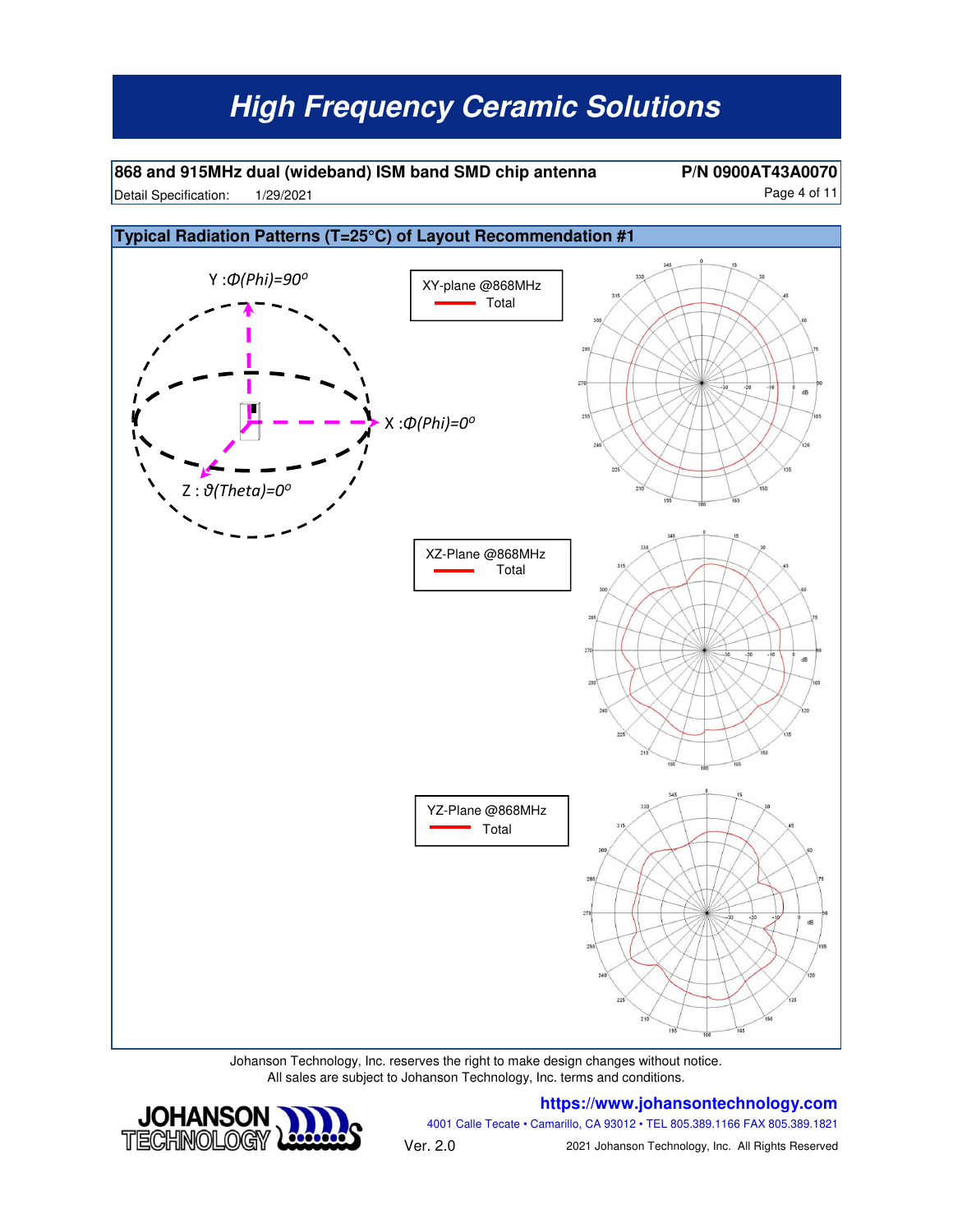**868 and 915MHz dual (wideband) ISM band SMD chip antenna P/N 0900AT43A0070** Detail Specification: Page 5 of 11 1/29/2021

![](_page_4_Figure_3.jpeg)

Johanson Technology, Inc. reserves the right to make design changes without notice. All sales are subject to Johanson Technology, Inc. terms and conditions.

#### **https://www.johansontechnology.com**

![](_page_4_Picture_6.jpeg)

4001 Calle Tecate • Camarillo, CA 93012 • TEL 805.389.1166 FAX 805.389.1821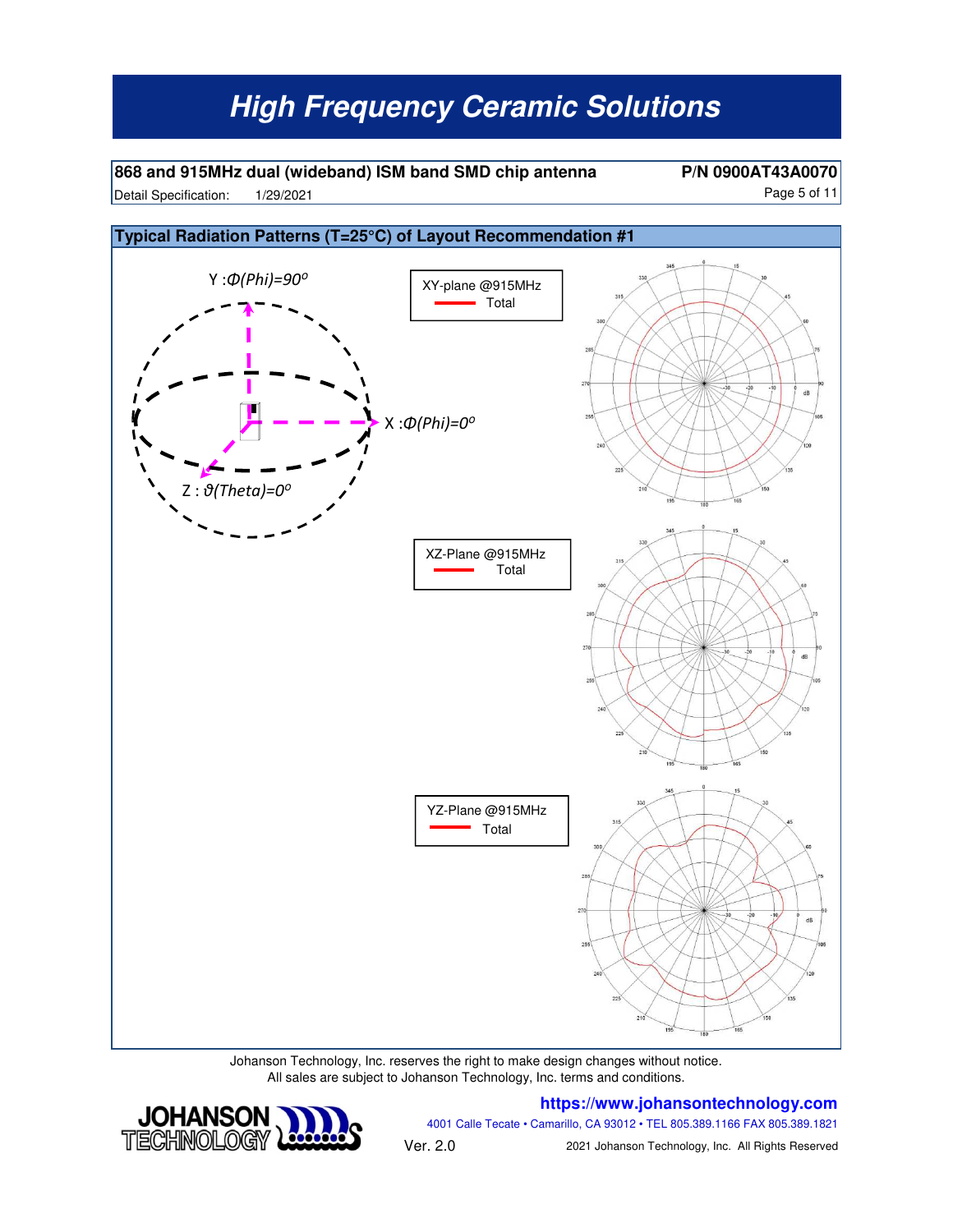**868 and 915MHz dual (wideband) ISM band SMD chip antenna P/N 0900AT43A0070** Detail Specification: 1/29/2021 2001 12:00 12:00 12:00 12:00 12:00 12:00 12:00 12:00 12:00 12:00 12:00 12:00 12:00 12:00 12:00 12:00 12:00 12:00 12:00 12:00 12:00 12:00 12:00 12:00 12:00 12:00 12:00 12:00 12:00 12:00 12:00 1/29/2021

![](_page_5_Figure_3.jpeg)

Johanson Technology, Inc. reserves the right to make design changes without notice. All sales are subject to Johanson Technology, Inc. terms and conditions.

![](_page_5_Picture_5.jpeg)

#### **https://www.johansontechnology.com**

4001 Calle Tecate • Camarillo, CA 93012 • TEL 805.389.1166 FAX 805.389.1821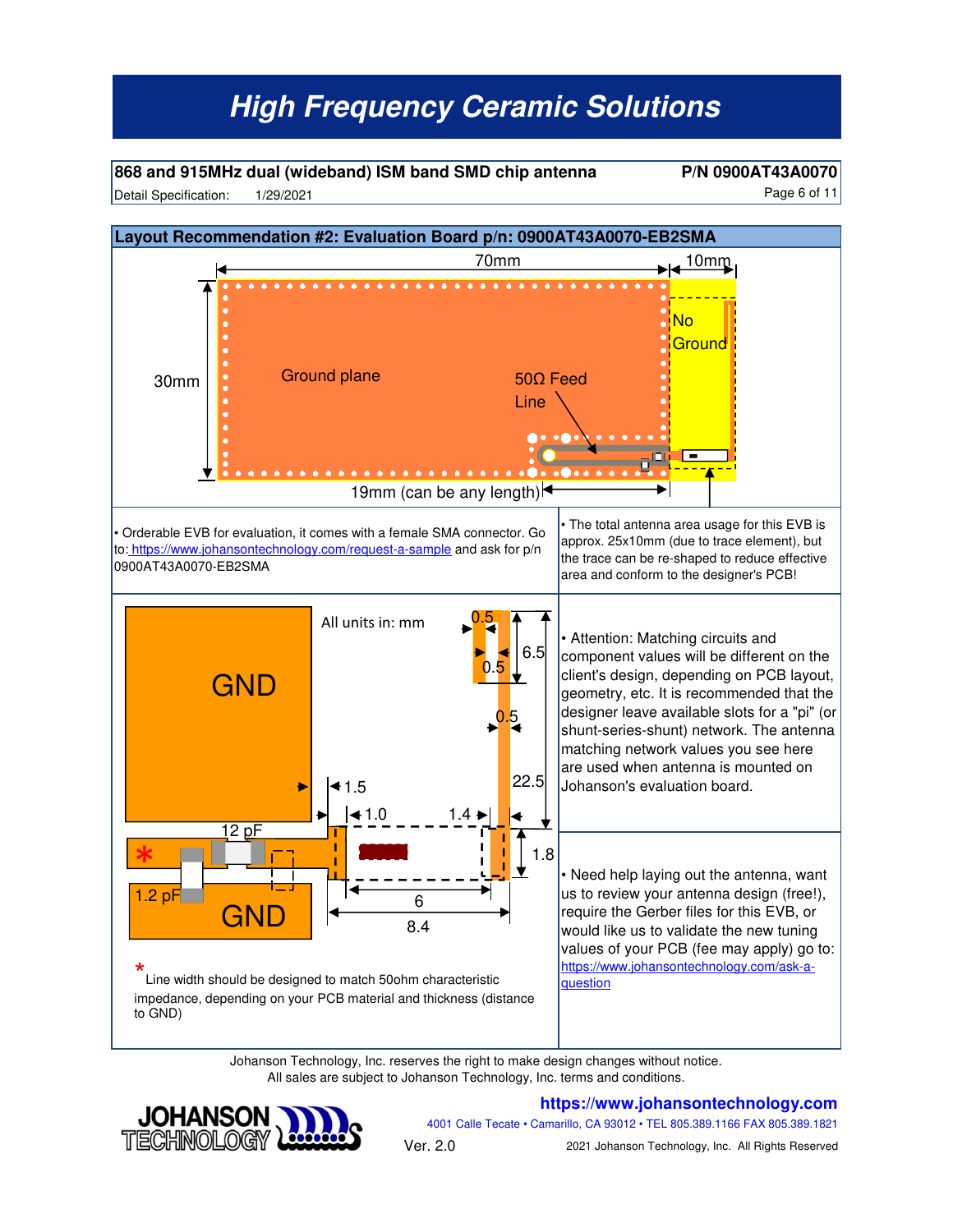**868 and 915MHz dual (wideband) ISM band SMD chip antenna P/N 0900AT43A0070** Detail Specification: 1/29/2021 and 100 and 100 and 100 and 100 and 100 and 100 and 100 and 11 1/29/2021

#### **Typical Electrical Performance (T=25°C) on Layout Recommendation #2 Return Loss (with matching)** This antenna has about 20MHz of guard-band on each side. 0.5 0.7 0.9 1.1 1.3 1.5 -25 -20  $-15$ -10 -5  $-30 +$ <br>0.5 0 freq, GHz dB(S(1,1)) m<sub>15</sub> m25 m1 m15 freq= 858.0MHz  $dB(S(1,1)) = -4.527$  $m2\overline{5}$ freq= 893.0MHz  $dB(S(1,1)) = -9.776$ m18 freq= 928.0MHz $dB(S(1,1)) = -6.947$

Johanson Technology, Inc. reserves the right to make design changes without notice. All sales are subject to Johanson Technology, Inc. terms and conditions.

![](_page_6_Picture_5.jpeg)

**https://www.johansontechnology.com** 4001 Calle Tecate • Camarillo, CA 93012 • TEL 805.389.1166 FAX 805.389.1821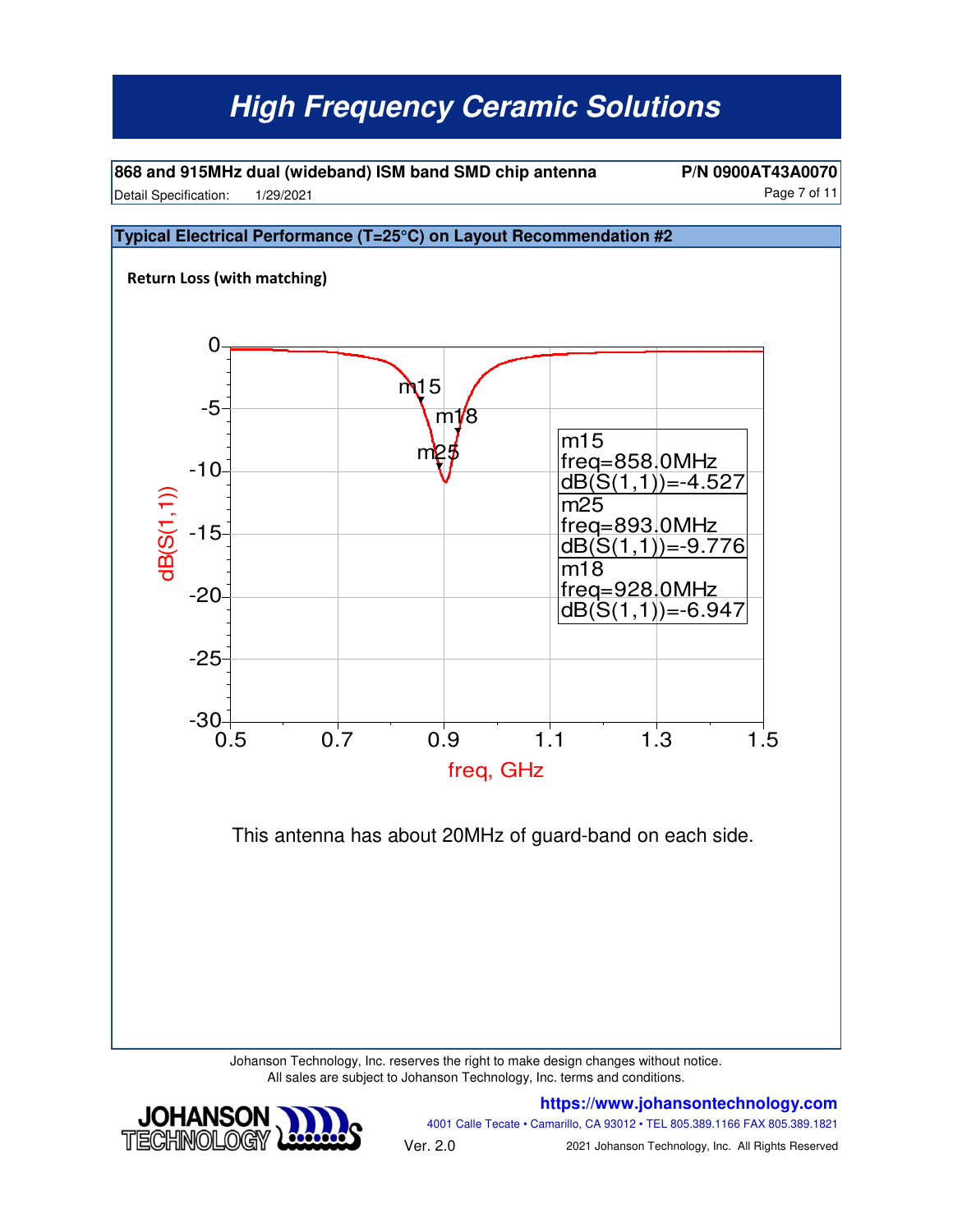**868 and 915MHz dual (wideband) ISM band SMD chip antenna P/N 0900AT43A0070** Detail Specification: 1/29/2021 and 100 and 100 and 100 and 100 and 100 and 100 and 100 and 11 1/29/2021

![](_page_7_Figure_3.jpeg)

Johanson Technology, Inc. reserves the right to make design changes without notice. All sales are subject to Johanson Technology, Inc. terms and conditions.

#### **https://www.johansontechnology.com**

![](_page_7_Picture_6.jpeg)

4001 Calle Tecate • Camarillo, CA 93012 • TEL 805.389.1166 FAX 805.389.1821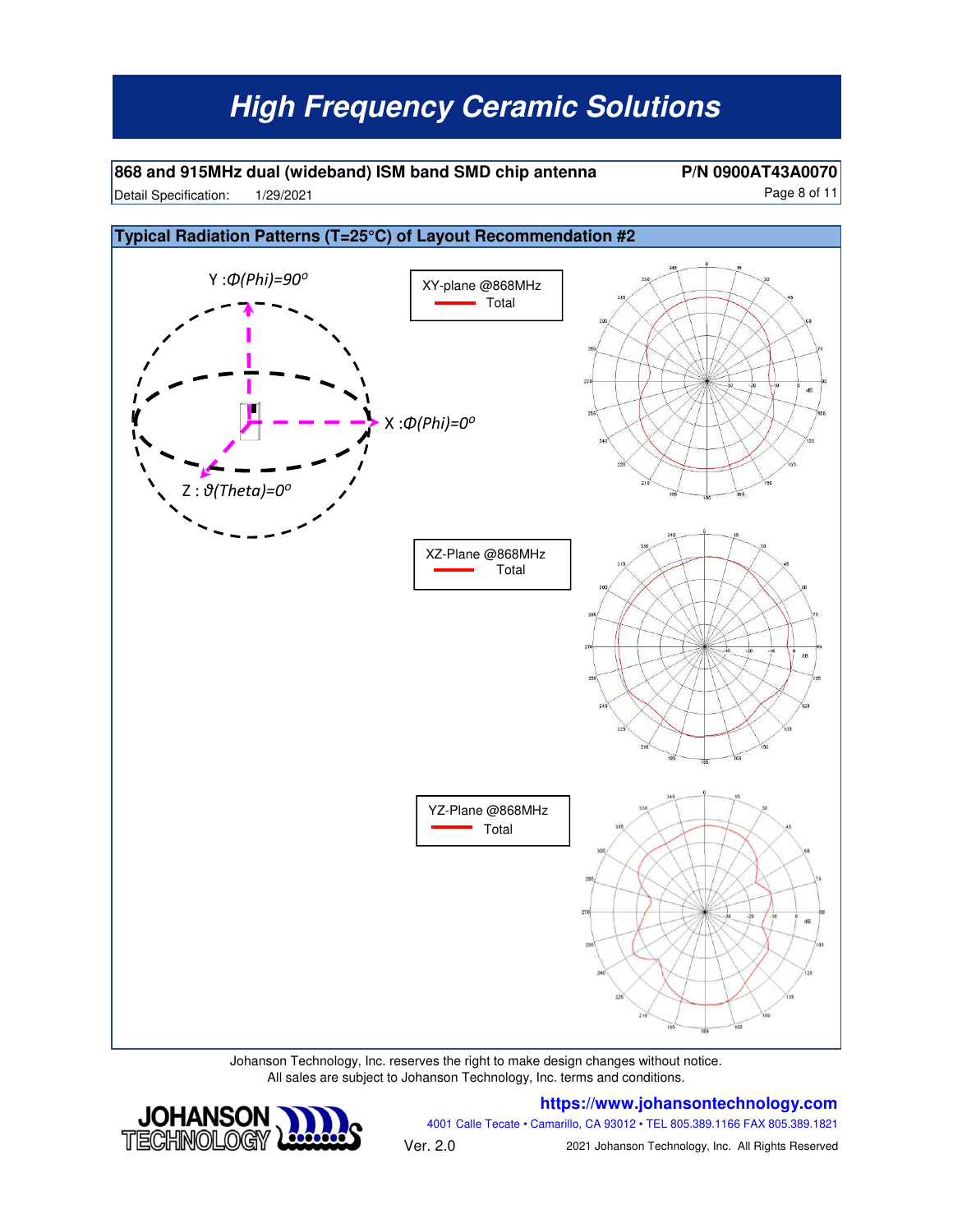**868 and 915MHz dual (wideband) ISM band SMD chip antenna P/N 0900AT43A0070** Detail Specification: Page 9 of 11 1/29/2021

![](_page_8_Figure_3.jpeg)

Johanson Technology, Inc. reserves the right to make design changes without notice. All sales are subject to Johanson Technology, Inc. terms and conditions.

#### **https://www.johansontechnology.com**

![](_page_8_Picture_6.jpeg)

4001 Calle Tecate • Camarillo, CA 93012 • TEL 805.389.1166 FAX 805.389.1821 Ver. 2.0 2021 Johanson Technology, Inc. All Rights Reserved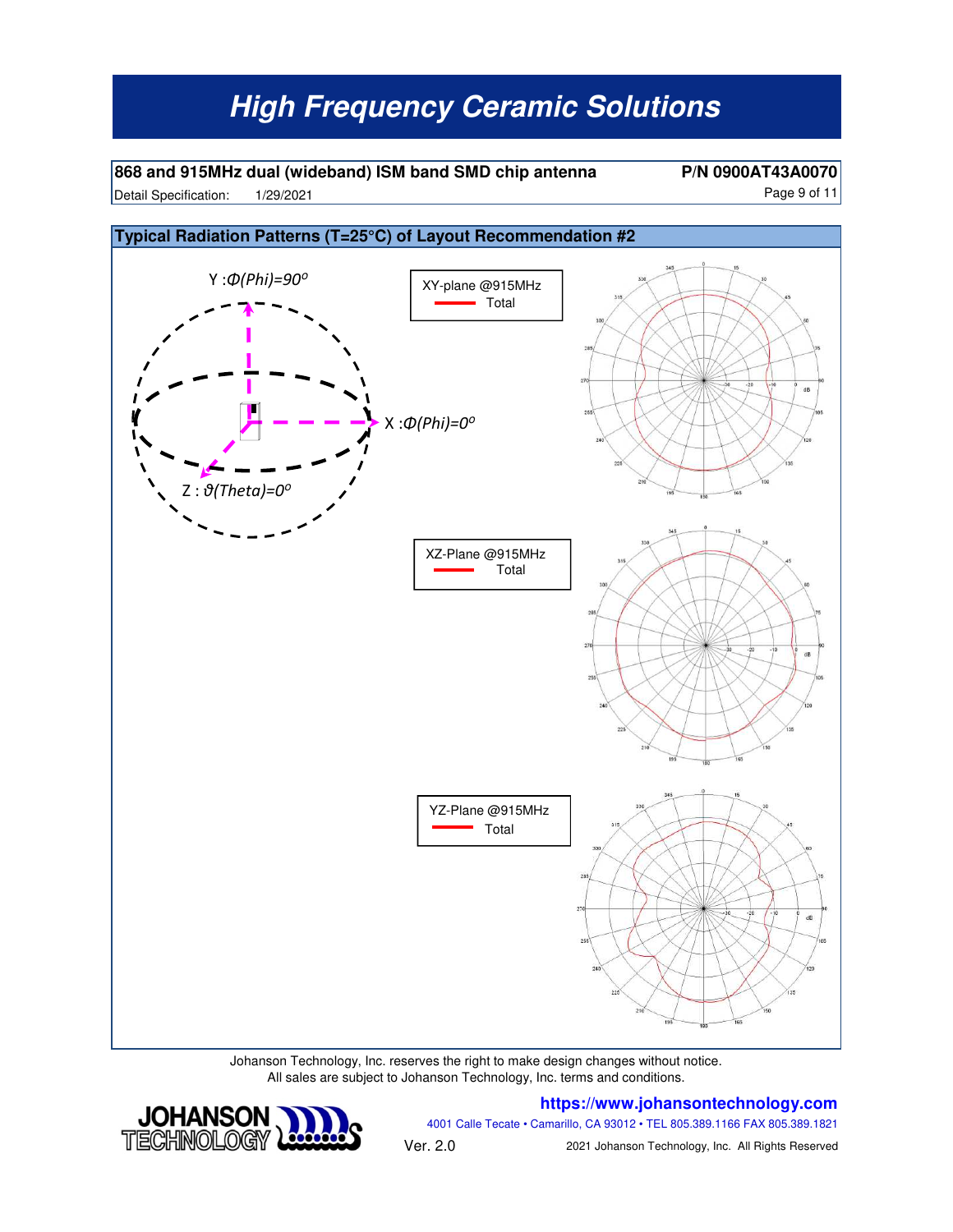**868 and 915MHz dual (wideband) ISM band SMD chip antenna P/N 0900AT43A0070**

Detail Specification: 1/29/2021 and 10 of 11 1/29/2021

![](_page_9_Figure_4.jpeg)

Johanson Technology, Inc. reserves the right to make design changes without notice. All sales are subject to Johanson Technology, Inc. terms and conditions.

![](_page_9_Picture_6.jpeg)

**https://www.johansontechnology.com** 4001 Calle Tecate • Camarillo, CA 93012 • TEL 805.389.1166 FAX 805.389.1821